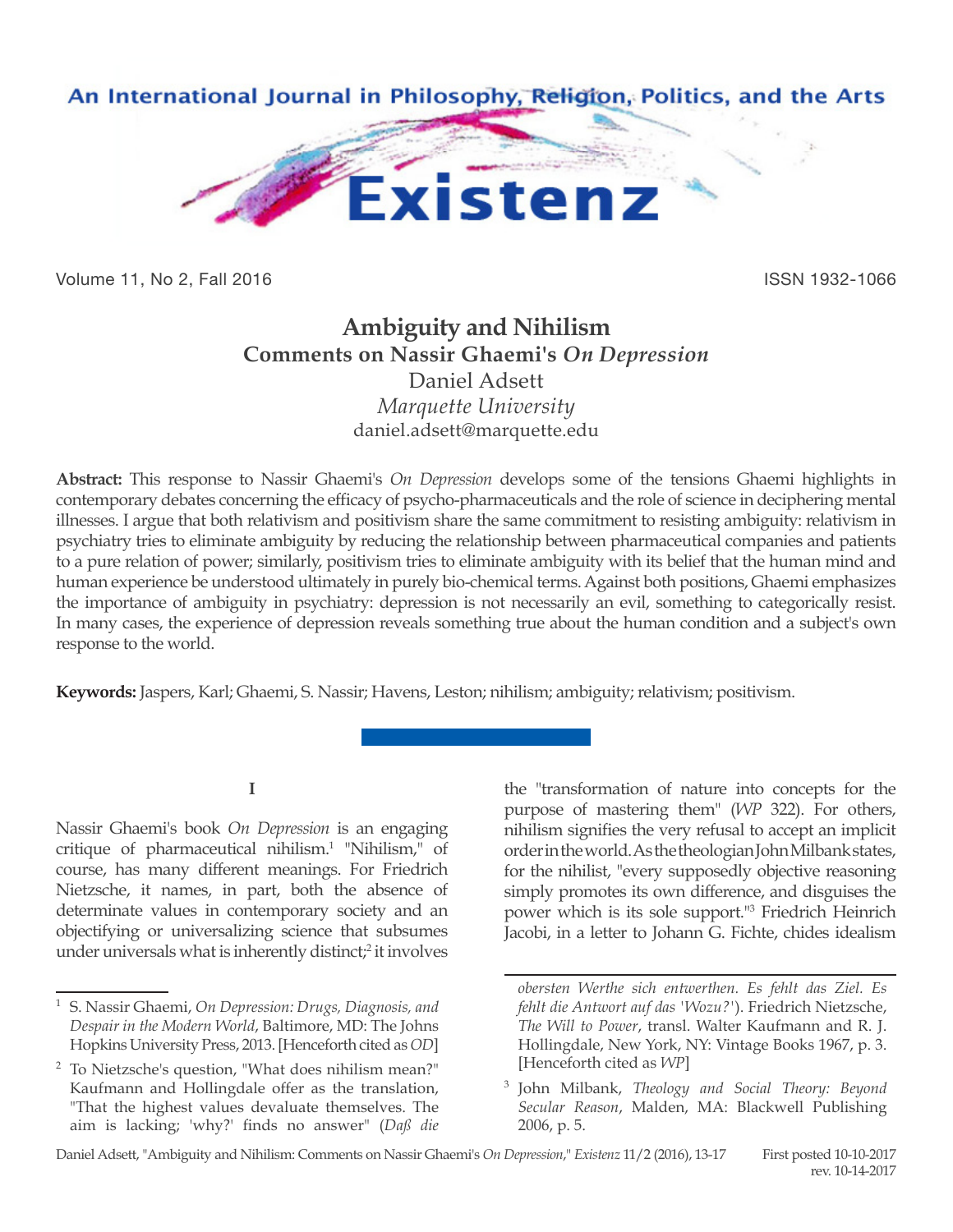for being nihilistic: it refers to totalizing systems, such as those of Baruch Spinoza and his successors, which leave no room for non-knowledge or faith. "I have paraded my *not*-knowing in all my writings," Jacobi writes, "in my non-knowledge I have prided myself so to be *with knowledge*."4 In a certain sense, Jacobi's account brings unity to both Nietzsche's and Milbank's definitions. Whereas Nietzsche identifies nihilism, in part, with positivist scientism according to which it is only a matter of time before we can understand the universe in terms of a single or a small group of units, Milbank identifies nihilism with the postmodern belief that power struggles motivate all truth claims. Both versions of positivism and postmodernism attempt to measure and understand everything; both leave out non-knowledge or faith—a conviction that knowledge is always going to be incomplete and revisable.

Ghaemi's definition of nihilism, it seems to me, resembles Jacobi's insofar as both are combating the systematic elimination of uncertainty and unknowing in psychiatry. With respect to this elimination of uncertainty in contemporary psychiatry, nihilism as positivism holds scientific research to be ultimately capable of understanding the entire human being. On this view, we will soon be able to exhaustively trace out all the intricacies of mental processes and experiences. We might not be able to comprehend the human being now, but we will someday. Second, nihilism as relativism or postmodernism denies the existence of any universal truths. With respect to evaluations of the pharmaceutical industry, this view results in a certain universal suspicion of therapeutic drugs: because all relations are relations of power, we are warranted in suspecting pharmaceutical companies of dishonestly generating their enormous profits through manipulation and the production of unnecessary drugs; these drugs, it is said, are invented for fictional disease-entities while psychiatrists are, allegedly, pawns of the companies that covertly fund them. Ghaemi acknowledges that there is a degree of truth in both positions, but he is unwilling to accept either the positivist or the postmodernist story tout court. In what follows, I show how Ghaemi's position with respect to depression, following the leads of Leston Havens and Karl Jaspers, highlights a certain prevailing totalizing and nihilistic thinking that

<sup>4</sup> Friedrich Heinrich Jacobi, *The Main Philosophical Writings and the Novel Allwill*, ed. and transl. George di Giovanni, Buffalo, NY: McGill-Queen's University Press 1994, p. 519.

structures our society's attitudes toward happiness and sadness. This totalizing tendency, in turn, resembles certain mental disorders that it tries to overcome.

In articulating what he calls "biological existentialism" (*OD* 65), Ghaemi refers for support to a study of what Lauren Alloy and Lyn Abramson call "depressive realism." Participants in a study were asked to rate how much control they felt they had over certain test results. When the test results were altered to appear independently of the participants' actions, the participants who were aware of their loss of control ranked higher on depression measurement scales than those who felt they retained control throughout the experiment.<sup>5</sup> Judging from these results, Ghaemi concludes that depression is not always bad: those who are depressed can be more aware of their own limitations (*OD* 25-6). Whereas cognitive-behavioral therapy generally holds that depressed patients "see the world darkly and unjustly" (*OD* 25), depressive-realists claim that "depression leads to enhanced contact reality" even if this is "to the detriment of the depressed" (*OD* 25).

In addition to providing evidence that depression leads to, in some cases, a more realistic outlook, the experiment also shows that there seems to be a correlation between feelings of depression and a subject's awareness of her control over her environment. I suggest two possible reasons for this correlation. First, a subject can feel depressed when she cannot control her environment and manipulate it in a way that suits her interests. Such a subject, driven by perhaps a certain narcissistic or obsessive impulse, wants to alter her environment or the people in it so that they follow her own agenda. Failure to manipulate others or the environment can lead not only to the subject's awareness of her limitations, but also to depression. As Otto Kernberg and Frank Yeomans explain,

patients with NPD show rather extreme fluctuations between severe feelings of inferiority and failure, and corresponding depressive reaction.<sup>6</sup>

<sup>&</sup>lt;sup>5</sup> Lauren B. Alloy and Lyn Y. Abramson, "Judgment of Contingency in Depressed and Nondepressed Students: Sadder but Wiser?" *Journal of Experimental Psychology: General* 108/4 (December 1979), 441-485.

<sup>6</sup> Otto F. Kernberg and Frank E. Yeomans, "Borderline Personality Disorder, Bipolar Disorder, Depression, Attention Deficit/Hyperactivity Disorder, and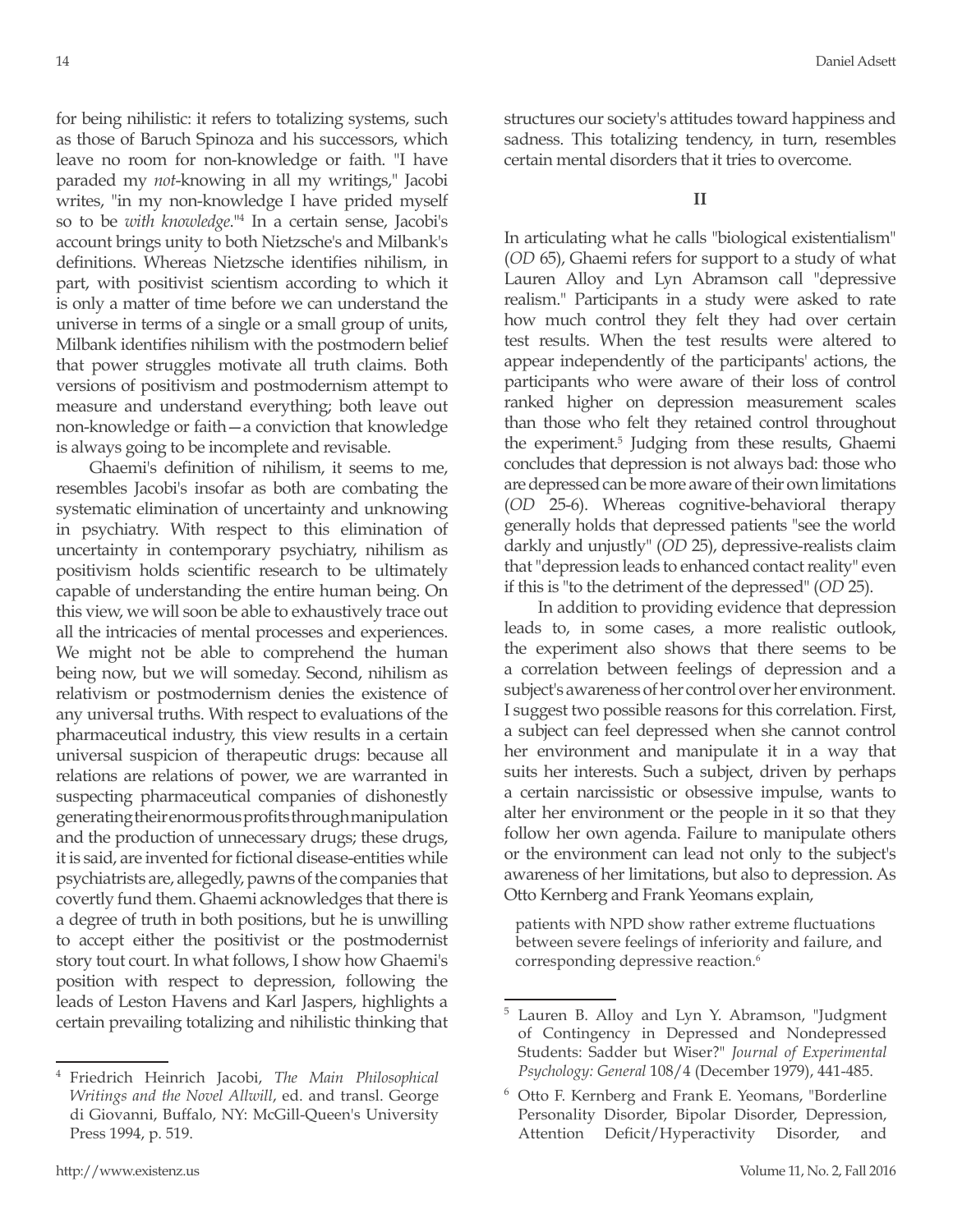In other words, the depressive symptoms of the narcissist can occur concurrently with an awareness of her inabilities.7 This is, of course, an extreme case. But the principle applies more generally: mild sadness and even more severe depression can arise when one becomes aware of one's inability to authoritatively control one's surroundings.

Second, subjects can feel depressed when they cannot control the environment and manipulate it in order to allow others or themselves to flourish and prosper. For example, a study of German firefighters found that of those who are routinely exposed to the trauma of others, over seven percent suffer from depression.8 Sadness and depression can arise with the feeling of helplessness in the face of the suffering or deaths of others. Unlike those who lament their inability to negatively control and manipulate others, these sufferers of depression are aware of their inability to help others prosper.

#### **III**

Returning to the two problematic positions Ghaemi identifies in contemporary psychiatry—positivism and postmodernism—both, in their own ways, want to overcome these limitations that can lead us to depression. For the positivists, as Ghaemi notes, major depressive disorder "is viewed as biological illness...we are taking two antidepressants tonight, and the next day, and the next day, forever" (*OD* 25). But, if depression is in certain cases associated with an awareness of one's own limits and finitude, then the wide-ranging desire to quickly eliminate depression can be linked with a failure to appropriately acknowledge the role and even meaning of these limitations: if narcissistic subjects, for example, are led to believe they are more powerful than

Narcissistic Personality Disorder: Practical Differential Diagnosis," *Bulletin of the Menninger Clinic* 77/1 (March 2013), 1-22, here pp. 14-5.

<sup>7</sup> The DSM-V also states that those with narcissistic personality disorder can also suffer from major depressive disorder. See American Psychiatric Association, *Diagnostic and Statistical Manual of Mental Disorders (DSM-5)*, Arlington, VA: American Psychiatric Publishing 2013, pp. 669-62.

<sup>8</sup> Dieter Wagner, Markus Heinrichs, and Ulrike Ehlert, "Prevalence of Symptoms of Posttraumatic Stress Disorder in German Professional Firefighters," *American Journal of Psychiatry* 155/12 (December 1998), 1727-1732.

they actually are, their depression might diminish. But the underlying narcissistic problem remains. Similarly, those who find themselves depressed due to their inability to help others flourish might experience fewer symptoms if they come to avoid or think less about the sufferings of others. But this does not, in fact, reduce the severity of the sufferings of others. Further, medications that lead us to think less about the sufferings of others or that let us think positively about ourselves do not solve certain underlying problems but only deal with some of the symptoms.<sup>9</sup>

For postmodernists, in contrast with the positivists, mental illnesses and the pharmaceutical industry are largely symptoms of underlying power struggles. On certain versions of this view, depression is a culturally constructed condition that benefits the pharmaceutical companies that profit from the sale of anti-depressants. Ghaemi cautions:

If you say that money solely drives data, and you completely ignore the content of research, then you are reducing research to money. There is no truth to the research that is being done; it's all about making a buck. [*OD* 64]

If the positivist believes that we need to eliminate depression by overcoming it, the postmodernist holds that the elimination of depression as an illness can come with denying its reality: depression is a fiction or a social construction that is historically contingent.

These impulses, however, are not necessarily bad and Ghaemi is far from saying that we should avoid all symptom-relieving pharmaceuticals. A reduction in the awareness of one's limitations can often be pragmatically beneficial. When reflecting on his own book, *On Depression*, he writes:

If I didn't think this book was somewhat better than it really is likely to be, I wouldn't spend all this effort in writing it. [*OD* 26]

Similarly, if parents do not think their children to be above average, they would likely not invest as much effort in cultivating their children's talents. Certainly,

<sup>&</sup>lt;sup>9</sup> Ghaemi devotes part of chapter five to a critique of contemporary symptom-based psychiatry. He concludes: "Since mood illnesses can produce not only depression and mania but almost any psychiatric symptom, treatment of mood conditions can improve all associated non-mood symptoms. Instead of many drugs for many symptoms, we would use one drug for the disease that causes many symptoms" (*OD* 54).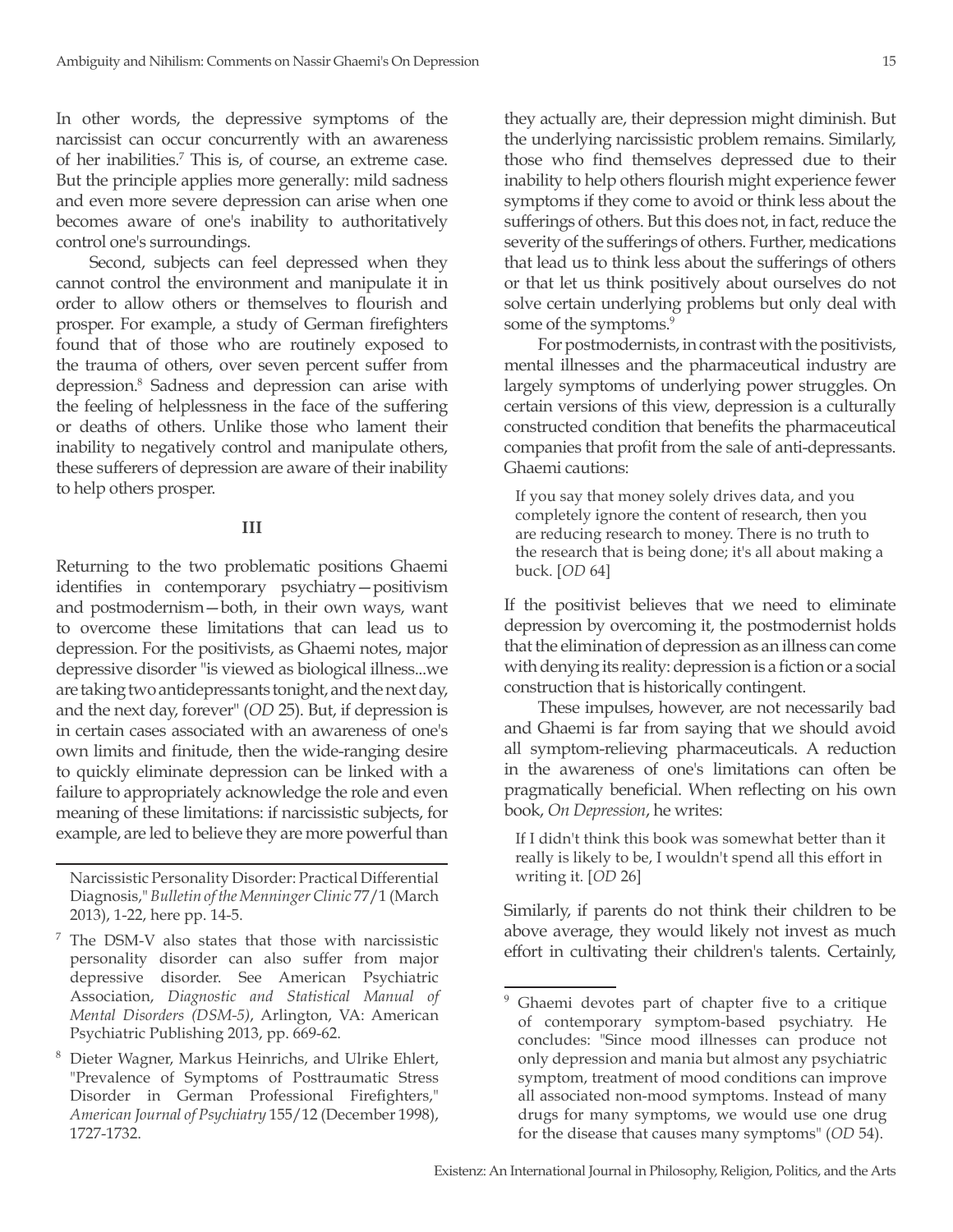debilitating depression does not help its victims, but the complete elimination of depression remains a problematic flight from an awareness of limitations.

With both positivistic and relativistic approaches, the unreflective desire to eliminate depression, whether through medication and therapy or through fictionalization, is, as I take Ghaemi to be saying, a symptom of a more troubling totalizing impulse: the aim of both positivism and relativism seems to be to convince ourselves, through medication or fictionalization, that we have control over our lives or that our feelings of sadness must be overcome; they are categorically bad. But, just as for the one who wishes to control and negatively manipulate others, an awareness of one's limitations and an awareness of one's finitude can be existentially beneficial, perhaps the positivist and postmodernist desire to understand and overcome depression risks eliminating the beneficial aspects of the condition. For the firefighter who is aware of her inability to help others prosper, prolonged sadness is a valid response. Against the positivists, we do not need to eliminate depression wherever we find it; against the relativists, depression can be an illuminating condition that must be taken seriously. In essence, both positivism and postmodernism are nihilistic as long as they desire to control, eliminate, overcome, entirely understand, or explain away depressive states unreflectively.

## **IV**

In the third section of *On Depression*, Ghaemi devotes five chapters to articulating the views of certain guides who can lead us out of the deadlock that the extreme positivist and postmodernist positions have placed us in. When writing about Leston Havens, Ghaemi explains that the Harvard psychiatrist taught the value of a knowing ignorance:

He wanted us to know that we didn't know certain things we think we know. [*OD* 113]

Like Jacobi, Havens was suspicious of those who believed themselves able to explain away various problems and have solutions to perplexing issues, whether they were postmodernists who denied the efficacy of psychopharmaceuticals (*OD* 123) or positivists who would prescribe drugs for even mild conditions (*OD* 125). He was known for entertaining opposing ideas: when patients clearly had bodily diseases, Havens would recommend effective drugs; when, however, patients did not have bodily diseases

but "problems of living," he would try to help his patients address these problems without pharmaceuticals (*OD* 125). Throughout his career, he would insist that, as finite creatures, we do not know everything even if we do know or can be quite certain about some things:

Hold your theories lightly, Les always said. This doesn't mean that no theory is true....Instead, he meant we can never be fully certain that a specific theory is true. [*OD* 113]

In this respect, Havens was open to ambiguity or an awareness that we are very much finite beings: the limits we sometimes encounter reveal our own finitude even as they might prevent us from fulfilling our desires. The depression that follows this awareness might eventually need pharmacological treatment, but even so, it can highlight or bring awareness to our human condition.

Jaspers, another psychiatrist Ghaemi describes, calls these events that make us aware of our limitations as limit situations (*Grenzsituationen*). These are conditions or events that bring us to reflect on ourselves and on our own contradictory existence. As Jaspers writes,

in our *Dasein* we cannot see anything more beyond them. They are like a wall that we run up against, against which we fail. Through us they cannot be changed, rather we can only bring them to light without the ability to explain or to deduce them from anything else. They are with *Dasein* itself.10

When faced with a limit situation, one can grow depressed or mentally ill as a result, particularly those who have a predisposition for developing a mental illness. Thomas Fuchs describes how certain mental illnesses can be seen as reactions to such limit situations: for example the hypochondriac, in response to an awareness of his inability to prevent his own death or illness, might take extreme measures to convince himself that he does, in fact, have control:

He insists on the goal of having complete control over his body through constant preventative measures against every assault of disturbance and disease. [*PLS* 305]

Similarly, the narcissist might refuse to commit to anything determinate out of the fear of coming to face

 $10$  As quoted in Thomas Fuchs, "Existential Vulnerability: Toward a Psychopathology of Limit Situations," *Psychopathology* 46/5 (September 2013), 301-308, here p. 303. [Henceforth cited as *PLS*]